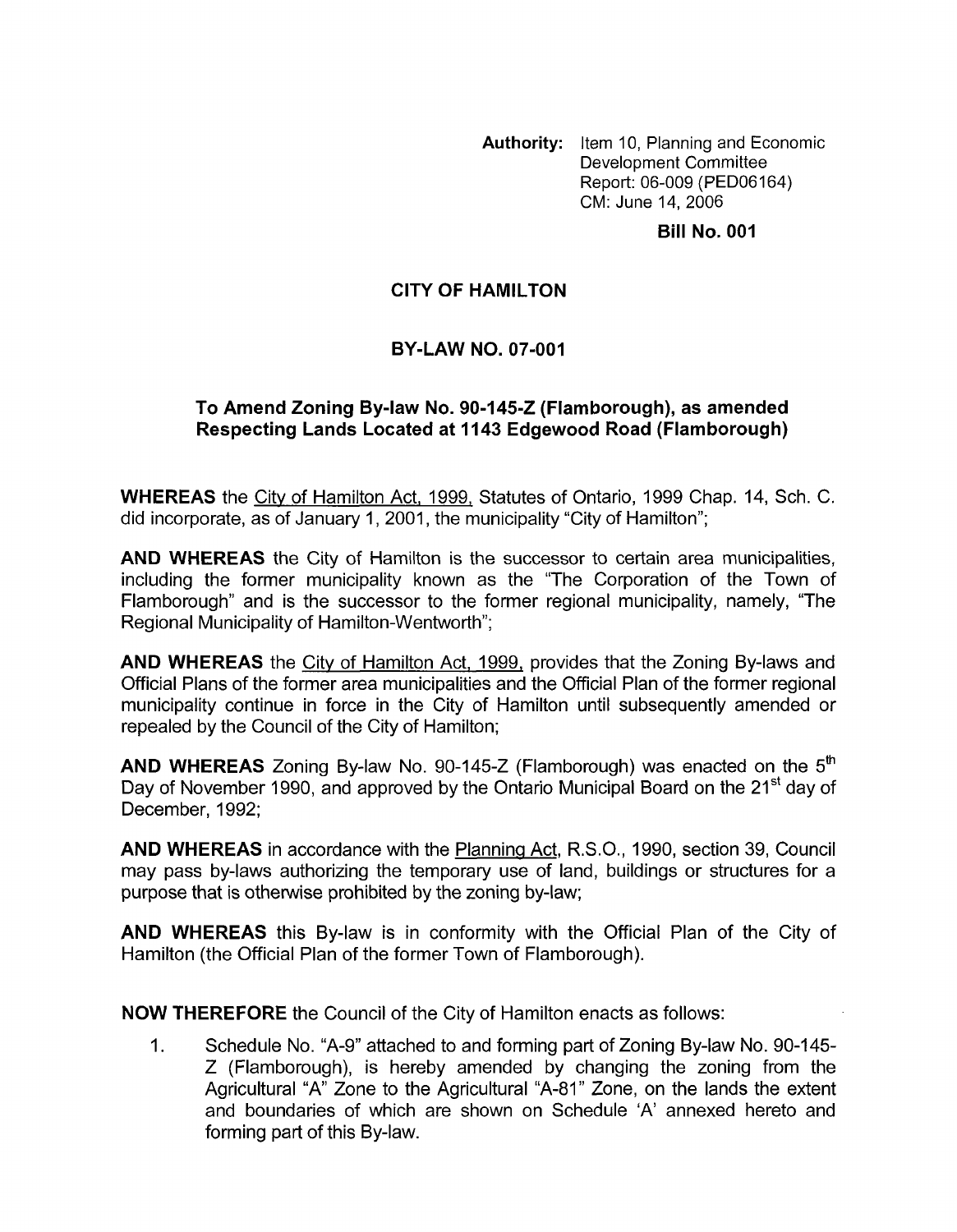To Amend Zoning By-law No. 90-145-2 (Flamborough), as amended Respecting Lands Located at 1143 Edgewood Road (Flamborough) 2

- Section  $33.3$  Agricultural "A" Zone is hereby amended by adding the following subsection: 2.
	- 33.3.79 "A-81" (See Schedule A-9)

### Permitted Uses

(a) A Garden Suite shall be permitted for a maximum ten (10) year period commencing on the day of the passing of this by-law, being the 10th day of January, 2007 and expiring on the  $10^{th}$  day of January, 2017.

> A 'Garden Suite' shall mean a one-unit detached residential structure containing bathroom and kitchen facilities that is ancillary to an existing residential structure and that is designed to be portable.

(b) Any use permitted in an 'A' Zone.

### Zone Provisions

- (a) The minimum rear yard setback for a Garden Suite shall be 1.8 metres.
- (b) All other zone provisions of Subsection 33.2 Agriculture 'A' Zone shall continue to apply.
- 3. The Clerk is hereby authorized and directed to proceed with the giving of notice of the passing of this by-law, in accordance with the Planning Act.

**PASSED and ENACTED** this 10<sup>th</sup> day of January, 2007.

berge MAYOR

B

ZAR-06-17